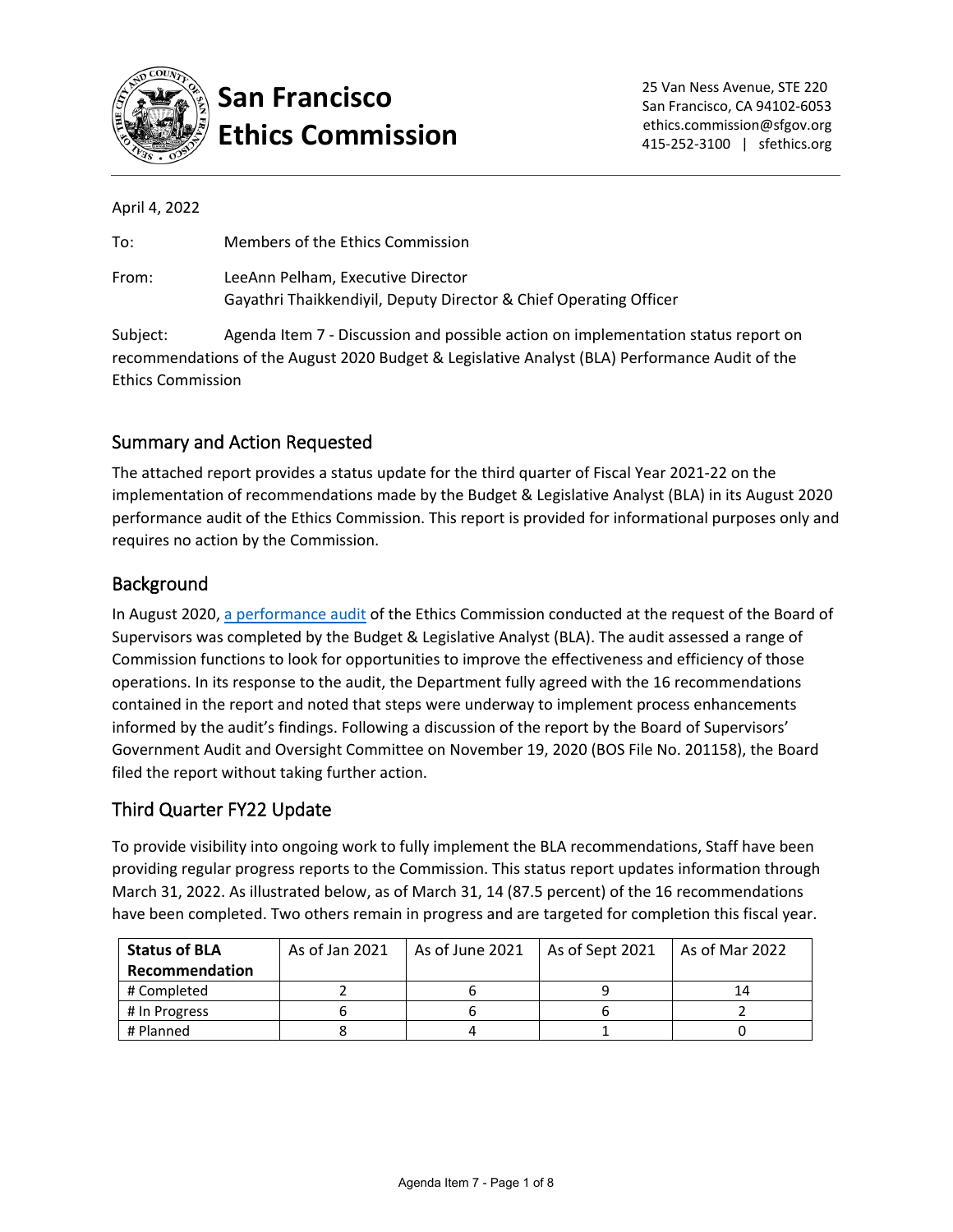

**Ethics Commission Implementation Status** of BLA Performance Audit Recommendations

Further detail on the implementation status of each recommendation as of March 31, 2022 is provided in the attachment. The status reports as of [Jan 2021,](https://sfethics.org/wp-content/uploads/2021/01/2021.01.08-Agenda-Item-5-Attach-1-Impl-Status-of-BLA-Recs-Jan-4-2021.pdf) [June 2021,](https://sfethics.org/wp-content/uploads/2021/07/2021.07.09-Agenda-Item-9-Cover-Memo-and-Status-Report-on-BLA-Recommendations-FINAL.pdf) and [Sept 2021](https://sfethics.org/wp-content/uploads/2021/11/2021.11.12-Agenda-Item-7-BLA-Status-Report.pdf) are available on our website.

We look forward to answering any questions you may have at the April 8th meeting.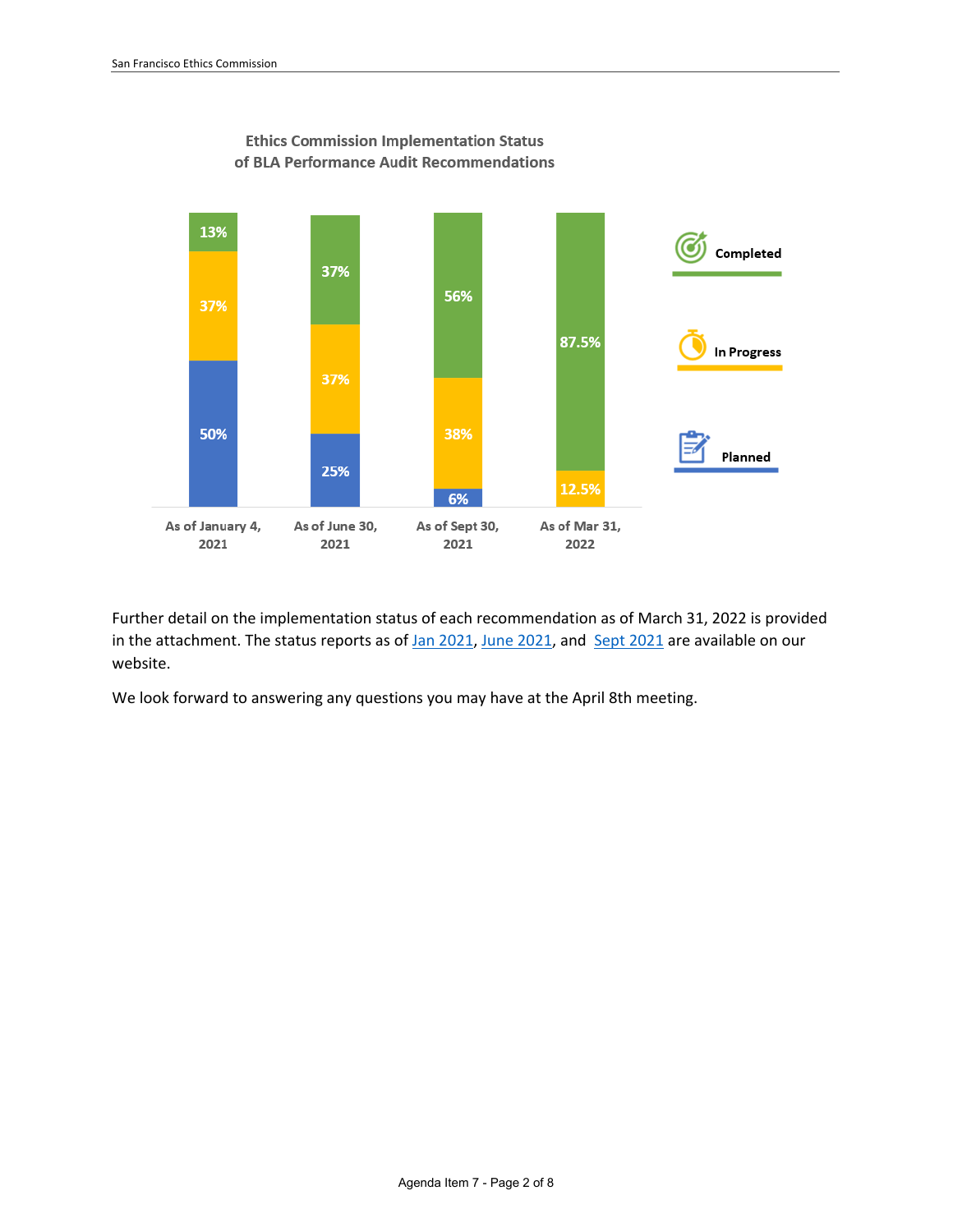## **Status of Action on Recommendations of the Budget & Legislative Analyst as of Third Quarter FY22**

#### **August 2020 Performance Audit of the Ethics Commission Attachment to Implementation Report | Ethics Commission Meeting Agenda Item 7, April 8, 2022**

| <b>Recommendation</b>                                                                                                                                                                                                                                                                                                                                                    | <b>Due</b>            | <b>Status</b> | <b>Notes</b>                                                                                                                                                                                                                                                                                                                                                                                                                                                                                                                                                                               | <b>Links</b>                               |
|--------------------------------------------------------------------------------------------------------------------------------------------------------------------------------------------------------------------------------------------------------------------------------------------------------------------------------------------------------------------------|-----------------------|---------------|--------------------------------------------------------------------------------------------------------------------------------------------------------------------------------------------------------------------------------------------------------------------------------------------------------------------------------------------------------------------------------------------------------------------------------------------------------------------------------------------------------------------------------------------------------------------------------------------|--------------------------------------------|
| 4. Ensure adequate staffing in the Ethics Commission:<br>that the Board of Supervisors request the Mayor's<br>Budget Office to (i) expedite approval of requests to fill<br>vacant positions, and (ii) allocate Ethics Commission<br>salary savings to the work order with the Department of<br>Human Resources to increase Ethics Commission<br>recruitment and hiring. | 31-Dec-2020 Completed |               | • Hiring Plan established 10/13/2020<br>• Requests to Fill approved by 11/18/2020<br>· Job announcements posted Dec 10-11, 2020<br>• Five positions in FY21 Plan filled as of 4/19/2021<br>• Recruitments completed in Oct 2021 for two<br>additional vacancies that occured in FY21                                                                                                                                                                                                                                                                                                       |                                            |
| 1. Produce an annual report that communicates the<br>Department's goals, activities, and outcomes to<br>employees and members of the public; include specific<br>performance measures for each function, with a focus<br>on measures that capture outcomes, and establish goals<br>for those measures.                                                                   | 30-Jun-2021 Completed | රා            | • Draft FY20 Annual report presented at 8/14/2020<br><b>Commission meeting</b><br>• Final Draft FY20 Annual Report adopted at<br>9/11/2020 Commission meeting<br>• FY20 Annual Report issued 9/11/2020<br>• Draft FY21 Annual Report presented to the<br>Commission on 6/11/2021<br>• Revised draft report scheduled for Commission's<br>action on 7/9/2021<br>• Process for producing reports established in FY21<br>and reports will be created annually going forward                                                                                                                   | <b>FY20 Annual</b><br>Report               |
| 2. Formalize and document procedures to provide<br>training on ethics laws to City employees and officials<br>specifying (a) how training needs will be assessed; (b)<br>training goals; (c) a process for tracking progress<br>towards achieving training goals; and, (d) a process for<br>routinely evaluating, updating, and revising training<br>procedures.         | 31-Dec-2020 Completed |               | • Ethics FY21 Training Plan formalized and<br>documented 12/24/2020<br>• Additional resources sought by Commission in FY22<br>budget were secured, establishing four new<br>Ethics@Work positions to build and execute<br>expanded training and engagement over course of<br>three-year project<br>. New positions targeted for posting by 11/30/21<br>• Three of the four Ethics@Work positions in<br>recruitment as of March 31, 2022<br>• Ethics@Work FY23 Training and Outreach Plan to<br>be updated by new team with target date of August<br>31, 2022 for implementation in Q2 FY23 | <b>Ethics FY21</b><br><b>Training Plan</b> |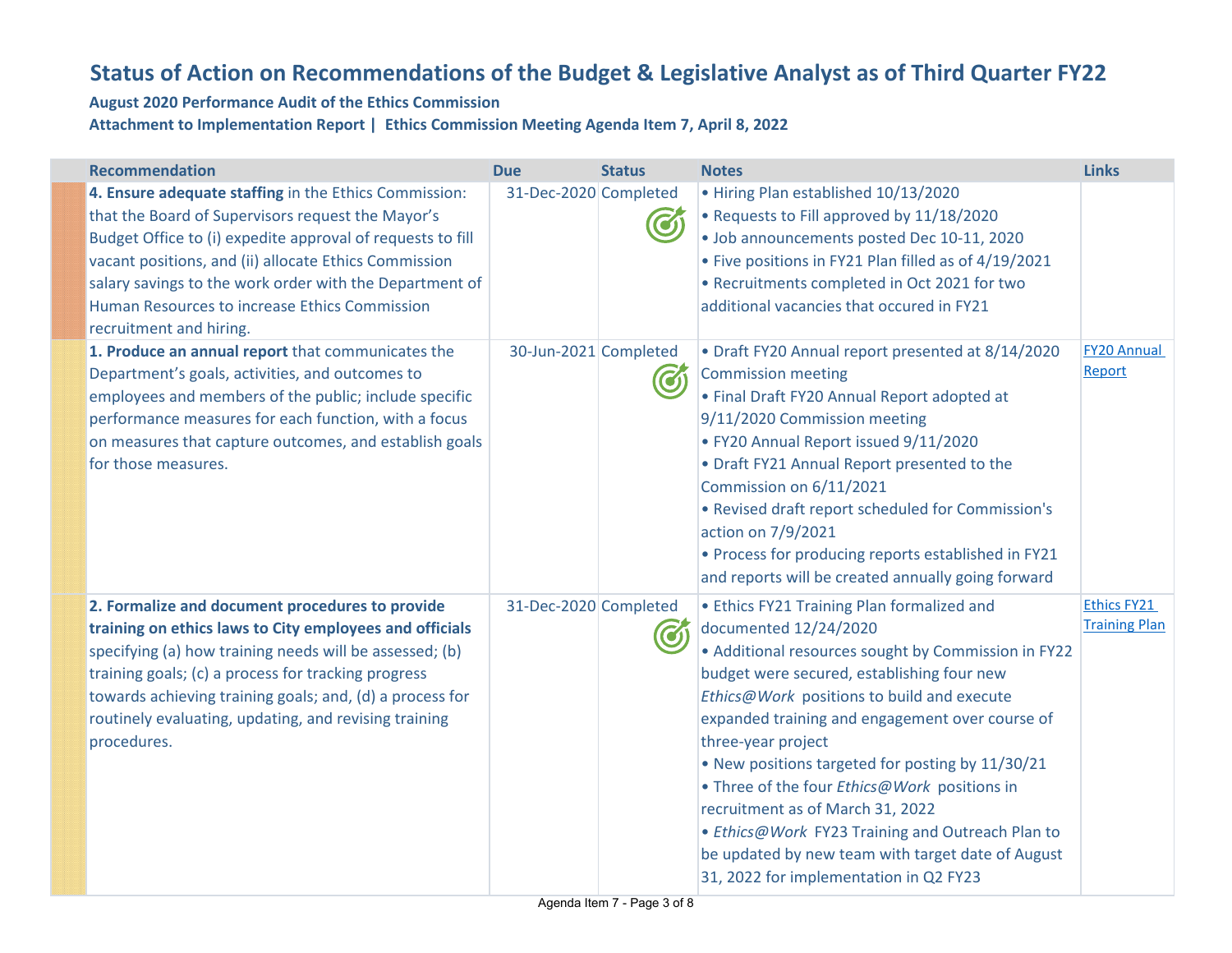| 3. Direct the Audit Division to produce a summary of<br>audit findings after each audit cycle and submit to the<br>Director of the Engagement and Compliance Division to<br>inform compliance efforts.                                      | 30-Jun-2021 Completed | • Audit Division Summary of 2018 Publicly Financed<br>Candidate Audits provided to Engagement &<br><b>Compliance 12/29/2020</b><br>• Summary of Discretionary Audit Findings for the<br>2018 Election Cycles provided to Engagement &<br>Compliance 6/1/21<br>• Process now formalized in annual Audit Division<br>work plan established following April 2021 hiring of<br><b>Audit and Compliance Review Manager</b>                                                                                                                             |                                                         |
|---------------------------------------------------------------------------------------------------------------------------------------------------------------------------------------------------------------------------------------------|-----------------------|---------------------------------------------------------------------------------------------------------------------------------------------------------------------------------------------------------------------------------------------------------------------------------------------------------------------------------------------------------------------------------------------------------------------------------------------------------------------------------------------------------------------------------------------------|---------------------------------------------------------|
| 5. Establish overall goals for completing audits as well<br>as goals for review of audit reports by the Executive<br>Director, and report on results in relation to goals after<br>completion of each audit cycle to the Ethics Commission. | 30-Jun-2021 Completed | . With April 2021 hiring of Audit and Compliance<br>Review Manager, FY22 audit completion goals were<br>established<br>· FY22 Campaign Audit Project Plan details audit<br>completion goals and identifies approaches,<br>deliverables, and time frames for Campaign Audit<br>Program this fiscal year<br>• Project Plan identifies timeframe for information<br>and data gathering, program analysis and design, and<br>development of business processes and procedures<br>for 2019 mandatory audits and initiation of 2020<br>mandatory audits | <b>FY22</b><br>Campaign<br><b>Audit Project</b><br>Plan |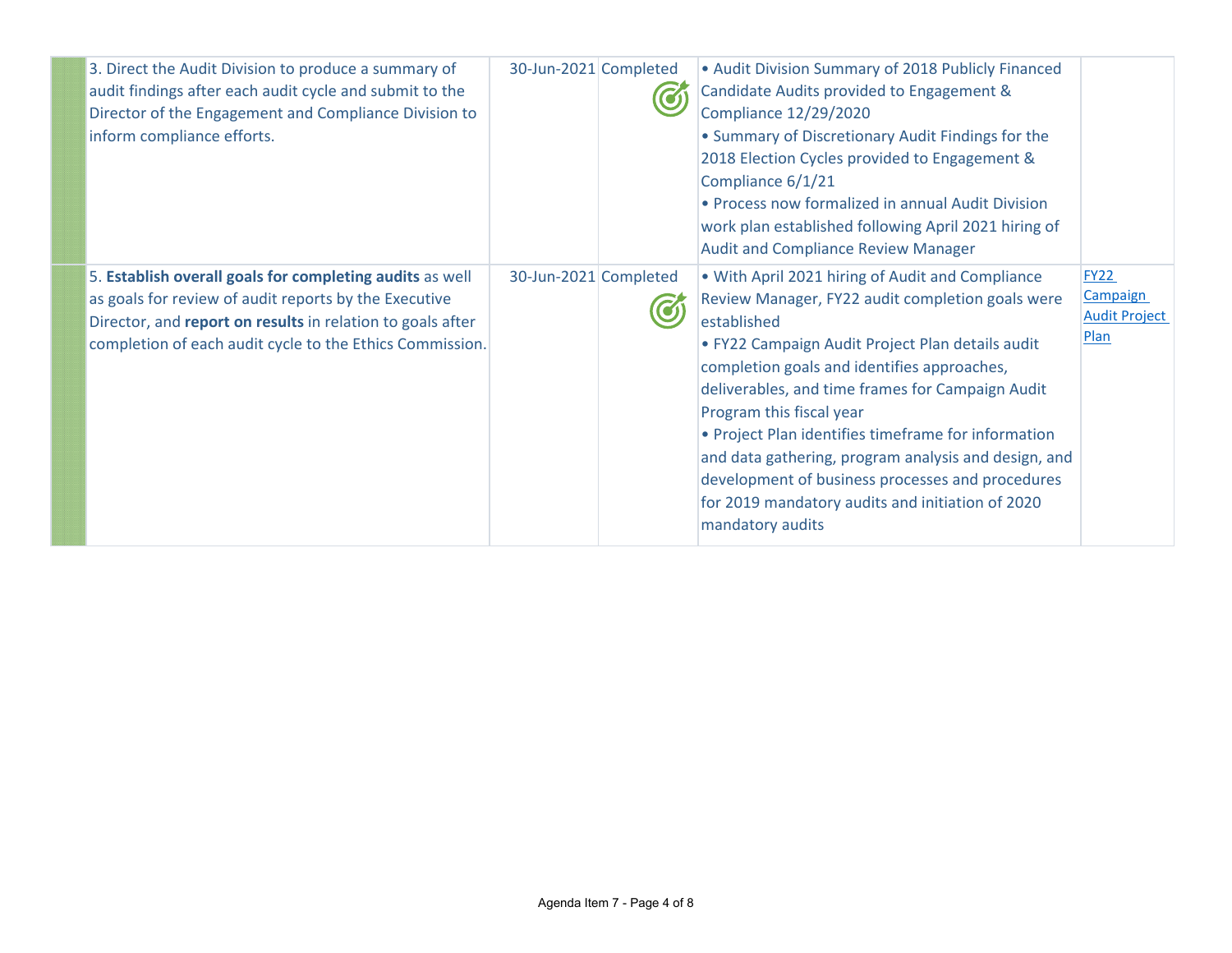| 6. Approve procedures for a lobbyist audit program and<br>conduct an initial lobbyist audit by end of FY21.                                   | 30-Jun-2021 In Progress | • With April 2021 hiring of Audit and Compliance<br><b>FY22</b><br>Review Manager, FY22 Lobbying Audit Project Plan<br>established effective 7/1/2021 to identify<br>Plan<br>approaches, deliverables, and timeframes for<br>implementing Lobbying Audit Program<br>• Project Plan targeted completion of information<br>and data gathering, program analysis and design, and<br>development of business processes and procedures<br>by September 30, 2021<br>• Development process target delayed to December<br>31, 2021 due to Q1 prioritization of hiring processes<br>necessary to fill Auditor and other positions in the<br>department, which were completed by end of<br>October 2021<br>• Audit selection, communication, and initiation<br>completed by February 28, 2022<br>• Audit testing is projected to be completed by June<br>30, 2022 with audit reporting projected to be<br>completed by September 30, 2022 | Lobbying<br><b>Audit Project</b> |
|-----------------------------------------------------------------------------------------------------------------------------------------------|-------------------------|---------------------------------------------------------------------------------------------------------------------------------------------------------------------------------------------------------------------------------------------------------------------------------------------------------------------------------------------------------------------------------------------------------------------------------------------------------------------------------------------------------------------------------------------------------------------------------------------------------------------------------------------------------------------------------------------------------------------------------------------------------------------------------------------------------------------------------------------------------------------------------------------------------------------------------|----------------------------------|
| 7. Develop an updated audit manual or standard<br>operating procedure that provides auditors with a step-<br>by-step guide to conduct audits. | 31-Dec-2021 Completed   | . With April 2021 hiring of Audit and Compliance<br>Review Manager, evaluation of existing operating<br>procedures was initiated<br>• Audit Programs detailing standardized audit<br>procedures were developed in conjunction with<br>establishment of FY22 Campaign Audit Project Plan<br>and FY22 Lobbying Audit Project Plan<br>• Audit Programs will be revised and updated as<br>necessary beyond FY22                                                                                                                                                                                                                                                                                                                                                                                                                                                                                                                     |                                  |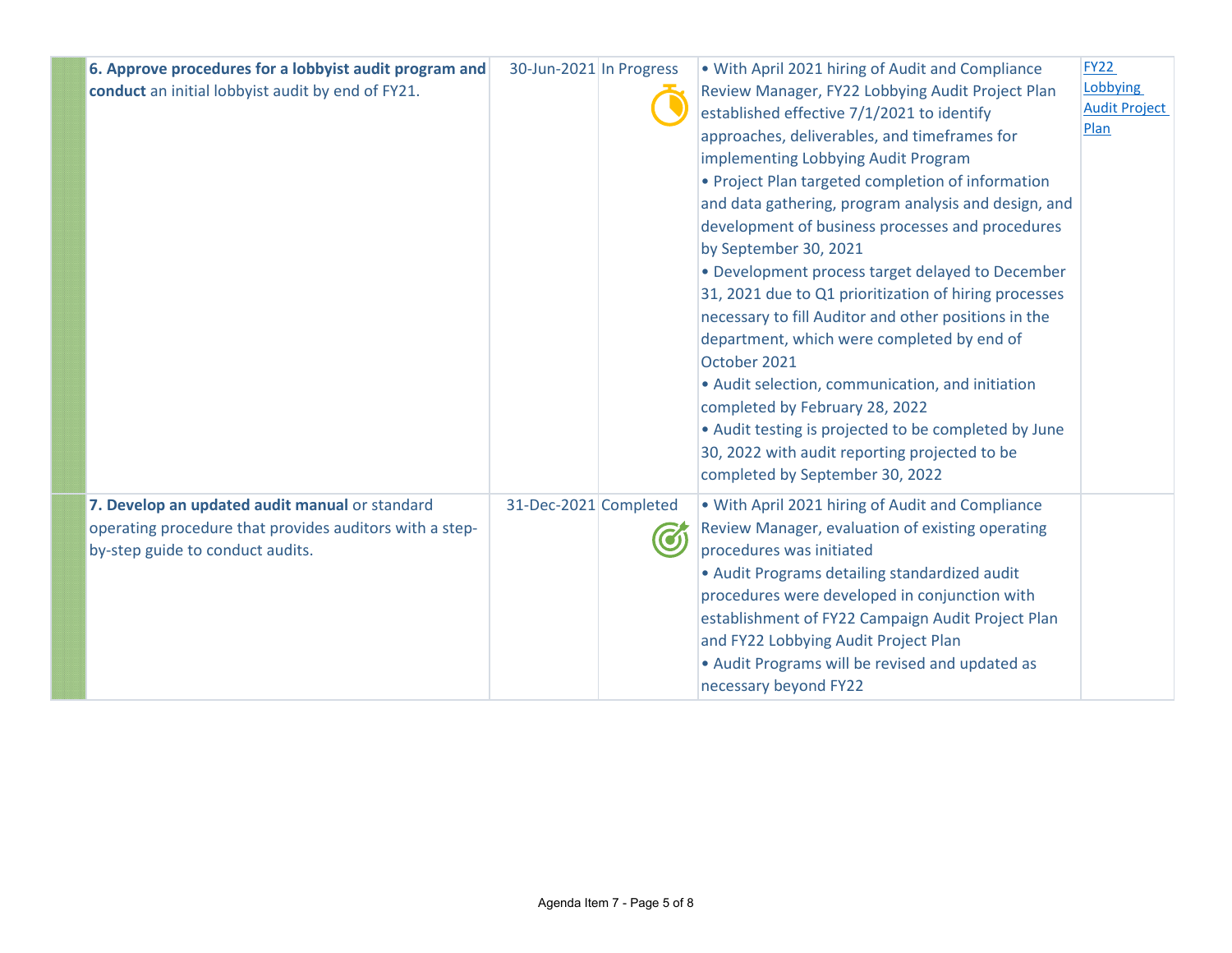| 8. Establish a formal training program for the Audit<br>Division, which includes: (a) identification of training<br>needs based on discussions with the acting audit<br>supervisor and auditors; (b) training goals for each<br>employee; (c) A process for tracking progress towards<br>achieving training goals; and, (d) a process for routinely<br>evaluating, updating, and revising the training program. | 30-Jun-2021 In Progress | • Prioritized for Audit Division's FY22 work plan with<br>an initial targeted completion date of December 31,<br>2021<br>. Discussions with Audit team to identify job and<br>professional development training interests have<br>begun. With Auditor vacancy filled effective<br>November 8, processes to identify audit-related<br>training needs for collective team will be prioritized<br>through Q4                                                                                                                                                                                                                                                  |                                                        |
|-----------------------------------------------------------------------------------------------------------------------------------------------------------------------------------------------------------------------------------------------------------------------------------------------------------------------------------------------------------------------------------------------------------------|-------------------------|------------------------------------------------------------------------------------------------------------------------------------------------------------------------------------------------------------------------------------------------------------------------------------------------------------------------------------------------------------------------------------------------------------------------------------------------------------------------------------------------------------------------------------------------------------------------------------------------------------------------------------------------------------|--------------------------------------------------------|
| 9. Develop a plan to: (a) increase annual case closure<br>rate relative to the number of investigations opened,<br>and (b) resolve open investigations that are more than<br>two-years old; and report on progress quarterly to the<br><b>Ethics Commission.</b>                                                                                                                                                | 31-Dec-2020 Completed   | • Established in Enforcement Division Case Closure<br>Plan for FY21 dated 12/28/2020<br>• FY22 Q1 status report provided in conjunction with<br>report on Recommendation #12 below<br>• Established Enforcement Division FY22 Case Closure<br>Plan in March 2022                                                                                                                                                                                                                                                                                                                                                                                           | Enforcement<br><b>FY22 Case</b><br><b>Closure Plan</b> |
| 10. Enhance investigation case tracking and<br>performance management by: (a) establishing Division<br>goals for completing investigations and interim<br>milestones, such as completing preliminary review<br>reports; (b) tracking additional dates to capture interim<br>milestones; and (c) monitoring performance in relation<br>to goals.                                                                 | 30-Jun-2021 Completed   | • Approach for expanded tracking of interim<br>milestones developed in calendar year 2020 and<br>implemented in 2021. Approaches are set forth in the<br>Case Closure Plan, which was updated for FY22.<br>• Funds for development of case management<br>system approved as part of FY22 budget<br>• Tracking methods being refined and expanded with<br>delivery of case management system in collaboration<br>with third party vendor<br>• Staff developed detailed business process<br>summaries and identifed tracking elements for design<br>of new system<br>• The anticipated date for launch of new case<br>management system is September 1, 2022 | Enforcement<br><b>FY22 Case</b><br><b>Closure Plan</b> |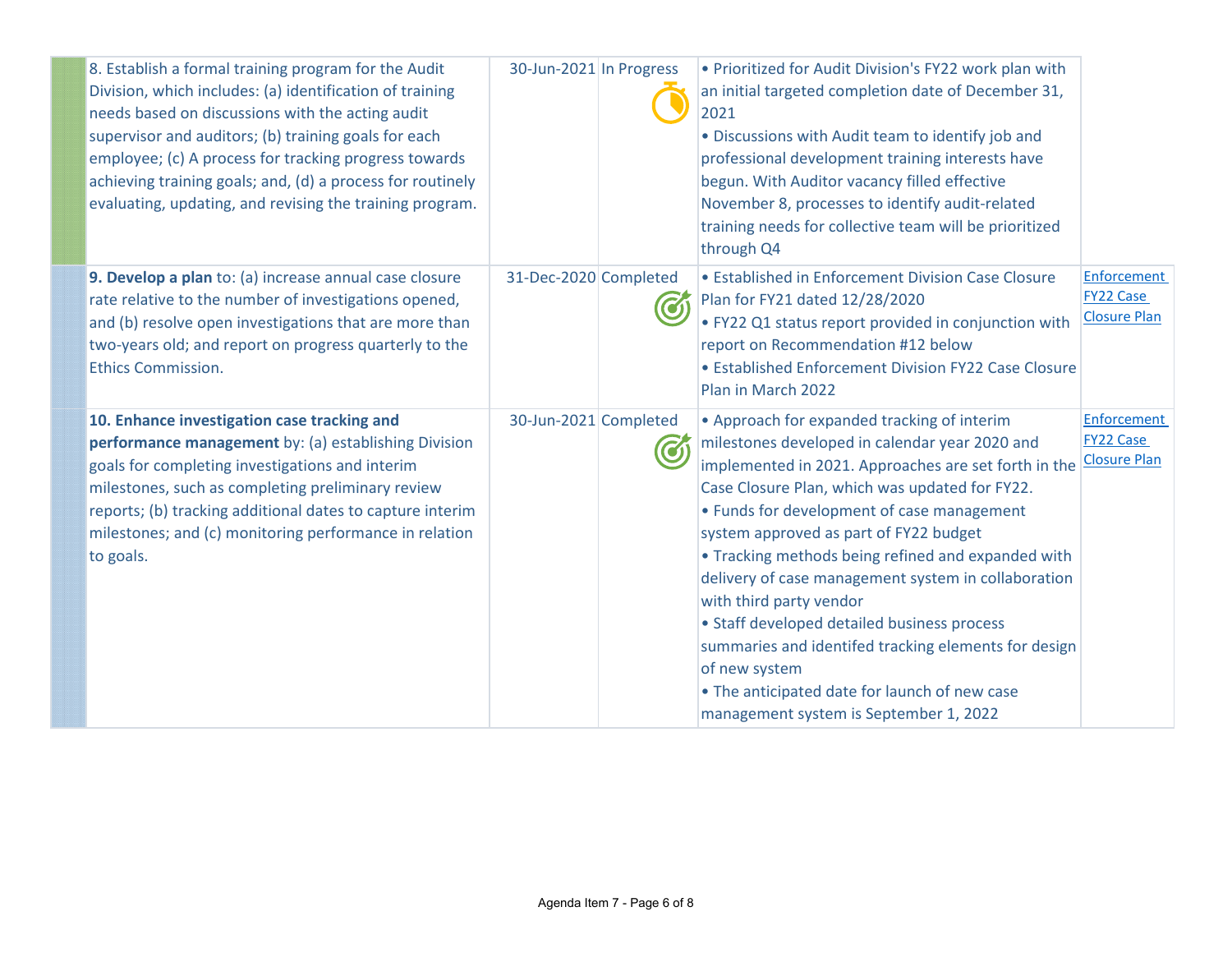| 11. Continue to develop the expanded Fixed Penalty<br>Policy, and present for consideration to the Ethics<br>Commission by January 2021 in order to enable<br>streamlined resolution of an expanded portfolio of<br>investigations. The presentation should include an<br>evaluation of the portion of investigations that would<br>fall under the expanded Fixed Penalty Policy and the<br>estimated reduction in case timelines in order to better<br>understand the projected relative benefit of this change. | 31-Dec-2020 Completed  | • Staff proposal distributed to Interested Persons<br>12/15/2020 and meetings held 1/5 and 1/7/2021<br>• Revised proposal presented at 2/12/21 Commission<br>meeting, including predictive analysis of cases<br>potentially subject to treatment under revised Fixed<br>Fine Policy, was adopted by Commission 2/12/2021<br>• Streamlined Administrative Resolution Program<br>implemented 2/15/2021 and as of 6/30/21 reflects<br>the following:<br>-- Six streamlined stipulations presented for<br><b>Commission action</b><br>-- 35% of 63 enforcement matters pending appear<br>eligible for SARP resolution | Adopted<br><b>Revised Fixed</b><br><b>Penalty Policy</b> |
|-------------------------------------------------------------------------------------------------------------------------------------------------------------------------------------------------------------------------------------------------------------------------------------------------------------------------------------------------------------------------------------------------------------------------------------------------------------------------------------------------------------------|------------------------|-------------------------------------------------------------------------------------------------------------------------------------------------------------------------------------------------------------------------------------------------------------------------------------------------------------------------------------------------------------------------------------------------------------------------------------------------------------------------------------------------------------------------------------------------------------------------------------------------------------------|----------------------------------------------------------|
| 12. Report to the Ethics Commission on the results of<br>using the case prioritization criteria within 18 months<br>after implementation in order to assess which types of<br>cases are closed based on which factor(s). This review<br>would help to ensure that the criteria are achieving the<br>desired intent of focusing the Division's workload on the<br>most significant cases and that they are applied in a<br>standardized fashion for all cases.                                                     | 30-Jun-2021 Completed. | . Initially targeted for presentation at the August<br>2021 Commission Meeting and was delayed due to<br>Q1 prioritization of hiring processes necessary to fill<br>Senior Investigator positions.<br>• Review and assessment of results of using<br>enforcement case prioritization critera completed in<br>September 2021<br>• Summary of initial results provided to Commission<br>at monthly meeting 11/12/2021                                                                                                                                                                                               | <b>Summary of</b><br><b>Initial Results</b>              |